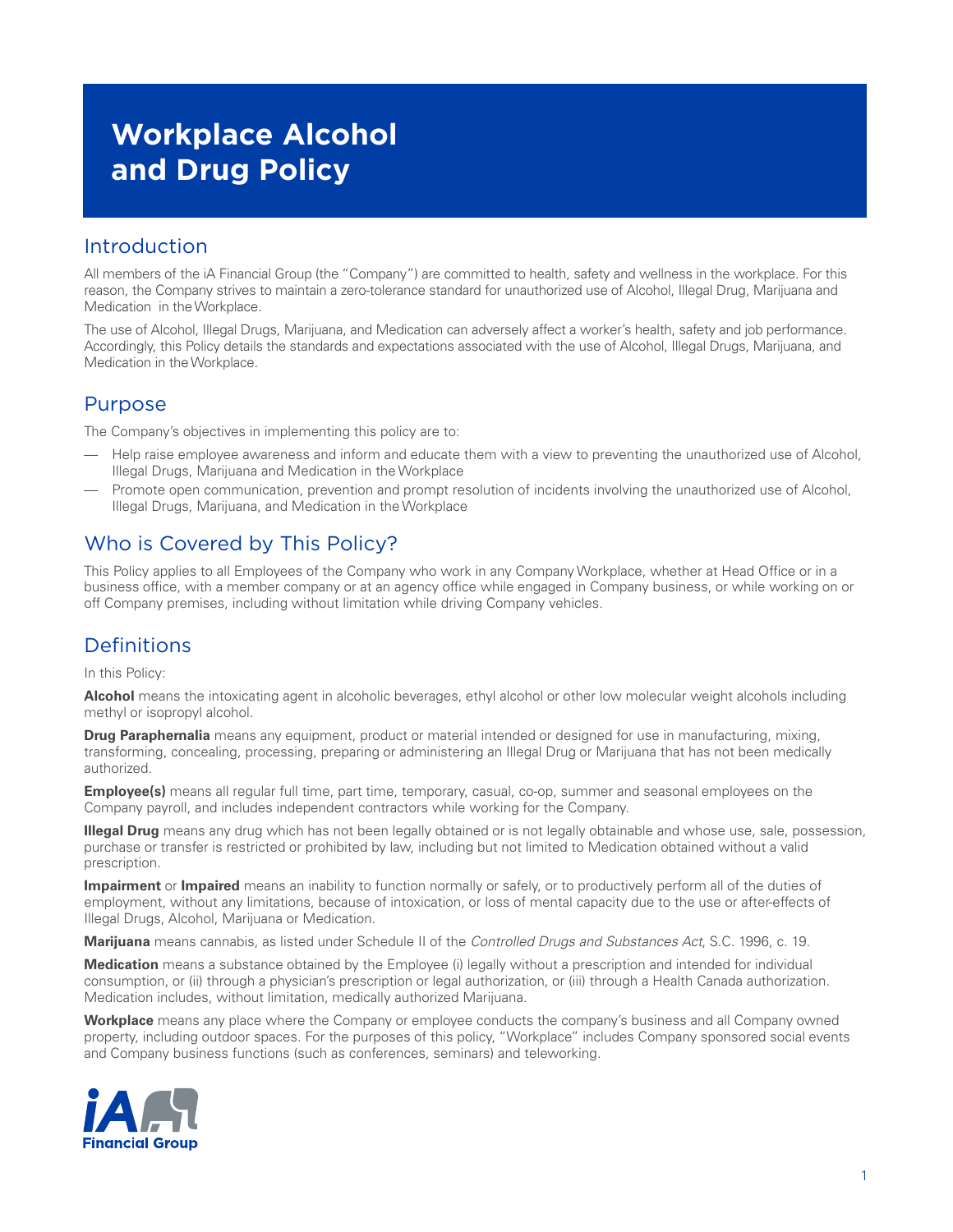# **Policy**

Except as outlined in the **Social Situations** section below, the Company has a zero tolerance for the use of Alcohol, Illegal Drugs and Marijuana in the Workplace.

The following are prohibited while in the Workplace:

- Reporting to the Workplace or being at the Workplace while Impaired
- The consumption, use, possession, cultivation, manufacture, storage, distribution, offering or sale of Alcohol, Illegal Drugs, Marijuana and Drug Paraphernalia, unless otherwise permitted in accordance with the Social Situations section below

If an Employee reports to work and is reasonably suspected to have reported to work, or appears to be carrying out his or her job functions while Impaired, they may be prohibited from continuing to work.

# Roles and Obligations Under This Policy

#### **The company**

- The Company will provide all Employees with a copy of this Policy.
- The Company will provide information, instruction and assistance to any Employee whose performance may be impacted by the use of Alcohol, Illegal Drugs, Marijuana or Medication, in order to protect the health and safety of Employees and the Workplace.
- The Company will provide assistance to any Employee who voluntarily seeks assistance for Alcohol, Illegal Drug or Marijuana dependency or abuse, or addiction to Medication, and will put them in touch with the appropriate resources while maintaining confidentiality to the greatest extent possible in the circumstances (as further detailed in "**Confidentiality**", below).
- The Company will take appropriate steps to investigate any possible violation of this Policy (as further detailed in "*Investigations*", below).

#### **Employees**

- Read, understand and abide by this Policy, as well as their responsibilities under it.
- Report and remain fit for work (i.e. not Impaired) at the Workplace and while carrying out their duties and responsibilities.
- Use prescribed Medication responsibly and seek appropriate guidance and notify Human Resources through the Sick Leave team at [sickleave@ia.ca](mailto:sickleave%40ia.ca?subject=) regarding Medications that may cause Impairment (as further detailed in "**Medication**", below).
- Seek advice and follow appropriate treatment if the Employee has a current or emerging Alcohol, Illegal Drugs, Marijuana or Medication addiction or abuse problem, and follow return to work protocols or monitoring programs after attending treatment, if any (as further detailed in "**Voluntary Disclosure and Assistance Offered by the Company,**" below).
- Notify a manager or a Human Resources representative if an Employee believes another Employee is Impaired at the Workplace or that there has otherwise been a breach of this Policy.

#### **Managers**

- When managers are informed of an inappropriate situation that may violate this Policy, they must advise a Human Resources representative of the situation to determine what further steps may be required.
- Managers monitor Policy compliance and take appropriate action as required by this Policy.

### Social Situations

Subject to any site-specific limitations, responsible Alcohol use may be permitted at Company sponsored meetings or social functions ("**Social Situations**"). The Company reminds its Employees that the Code of Business Conduct is still in effect in Social Situations and any Alcohol consumption in Social Situations is expected to be done responsibly and in moderation. Employees are also expected to ensure that the use of Alcohol in Social Situations does not impact their ability to perform their duties and responsibilities in the Workplace.

Employees are strictly prohibited from engaging in the use of Marijuana in or during the course of Social Situations.

The Company has a zero-tolerance policy with respect to the use of vehicles while an Employee is Impaired. Employees must arrange for alternate transportation in such circumstances. The Company will take responsible action to ensure safe transportation for all participants in Social Situations where Alcohol is being served by the Company.

# Medication

Employees are expected to use any Medication for its intended purpose only and in the manner directed by a physician, pharmacist or manufacturer.

If an Employee is required to take Medication that could cause Impairment or impact the Employee's ability to carry out his or her job functions, including medically authorized Marijuana, he or she must inform the Sick Leave team [sickleave@ia.ca](mailto:sickleave%40ia.ca?subject=) of this fact as soon as possible and prior to starting the Medication, if possible. Once notified, the Company will determine if accommodation is required (see "**Accommodation**" below).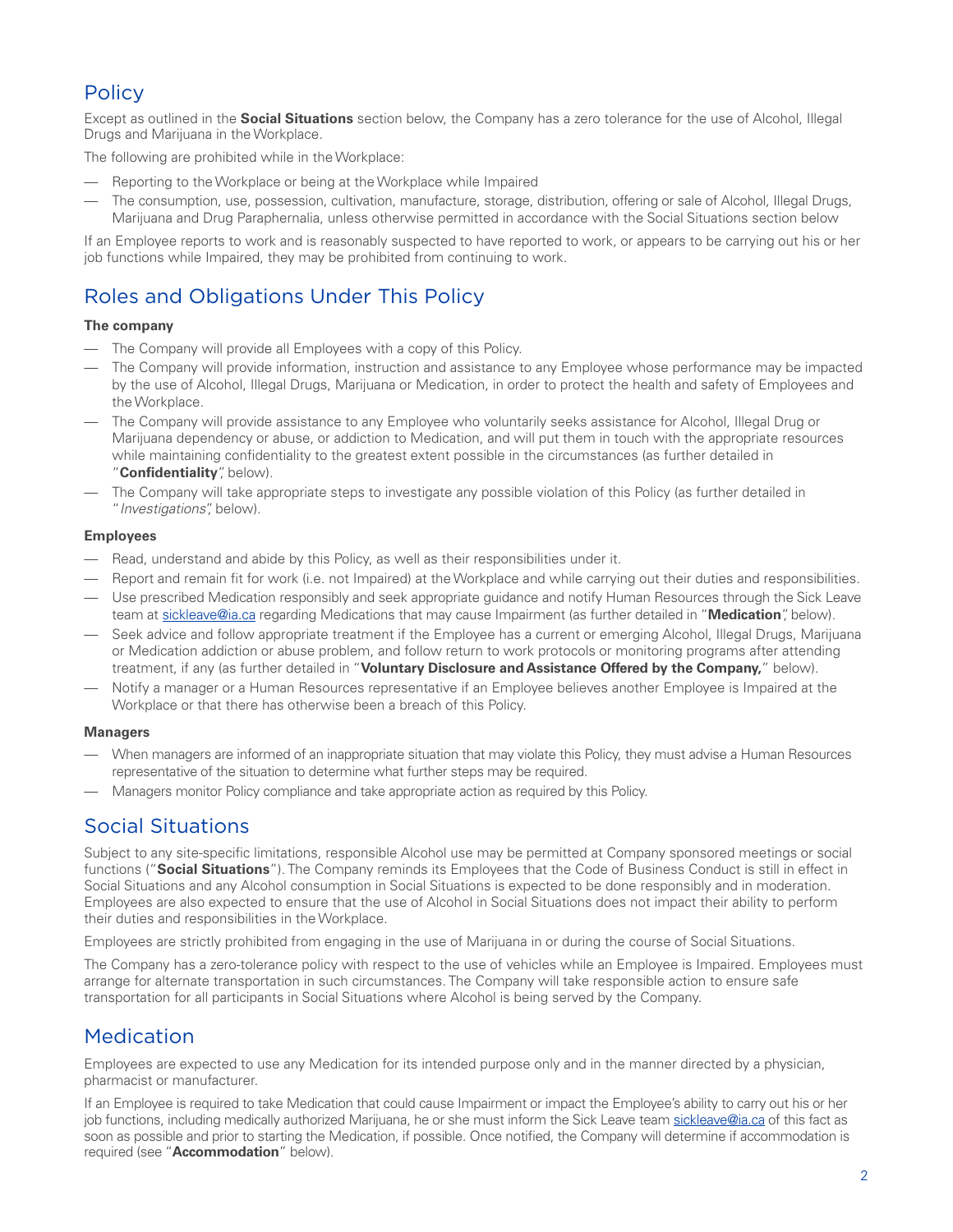The use of Medication that is disclosed in accordance with this Policy will not result in disciplinary action, but may require modified job functions or responsibilities, reassignment or other forms of accommodation, as appropriate in the particular circumstances and to the point of undue hardship (for further details, see "**Accommodation**" below). In such a situation, the Company will reserve the right to request documentation to confirm the Employee's ability to perform their job functions, assess related limitations and give the Employee alternate job functions or responsibilities, as applicable and appropriate.

### Investigation

The Company will investigate any violations or suspected violations of this Policy including, but not limited to, the following situations:

#### **Suspected presence of Alcohol, Illegal Drugs, Marijuana or Drug Paraphernalia**

The Company reserves the right to investigate any situation when there are reasonable grounds to believe that Alcohol, Illegal Drugs, Marijuana or Drug Paraphernalia are present in the Workplace in violation of this Policy. Managers are responsible for identifying situations where an investigation is justified based on a combination of indicators which could include, without limitation, signs of Impairment, behaviour, or the odour or presence of Alcohol, Illegal Drugs, Marijuana or Drug Paraphernalia. Human Resources must be consulted and will make the final decision as to whether and how to initiate an investigation. The investigation may include a search of Company property.

### **Unfit for Work**

In all situations when an Employee appears to be Impaired, the Employee will be escorted by Human Resources to a private place, interviewed, and given an opportunity to explain why they appear to be Impaired.

The Employee will be given an opportunity to provide a reasonable explanation for their behavior or condition, and Human Resources will take action appropriate to the situation, which may include:

- Requiring the provision of additional information including medical information to address any request for accommodation
- Referral for medical attention if there are immediate medical concerns (for example, to a health center, local hospital or clinic)
- Removal from the workplace for a period of time as determined by Human Resources

### Disciplinary Measures and Sanctions

Based on the findings of the investigation, Human Resources will make a decision as to whether this Policy has been violated and what steps, if any, will be taken as a result.

The Company will discipline an Employee who fails to comply with this Policy. Discipline may include a variety of reasonable measures, including, without limitation, referral to counselling, mandatory completion of a dependence/abuse treatment or rehabilitation program, suspension (with or without pay) and termination of employment for just cause. Determination of the appropriate disciplinary measure will depend on the facts surrounding each case, including the nature of the violation, prior violations, response to corrective programs and the seriousness of the offence.

# Voluntary Disclosure and Assistance Offered by the Company

Employees who believe that they may have an Alcohol, Illegal Drug, Marijuana, or Medication dependence, addiction or abuse problem are fully encouraged to seek assistance from the Sick Leave team, [sickleave@ia.ca.](mailto:sickleave%40ia.ca?subject=) The Employee and Family Assistance Program is also available for any Employee who wishes to access services from external resources in these circumstances.

Employees in need of assistance due to Alcohol, Illegal Drug, Marijuana, or Medication dependence, addiction or abuse may request accommodation from the Company, including but not limited to, a leave of absence to seek treatment or rehabilitation. The Company will take all reasonable steps to provide reasonable accommodation in these circumstances in accordance with legal requirements, up to the point of undue hardship (see "**Accommodation**" below).

Employees who disclose that they have an Alcohol, Illegal Drug, Marijuana, or Medication dependence, addiction, or abuse problem may be subject to certain conditions, monitoring programs or other return to work protocols, which will be developed on a case by case basis through Human Resources, and, where appropriate, in conjunction with recommendations from the Employee's treatment provider(s).

No adverse employment action shall be taken against an Employee because they voluntarily disclose to the Company, prior to a breach of this Policy, a personal Alcohol, Illegal Drug, Marijuana, or Medication dependence, addiction or abuse problem. However, Employees may not avoid disciplinary action, up to and including termination of employment for just cause, by making such voluntary disclosure following a violation of this Policy, if the circumstances warrant that such action be taken.